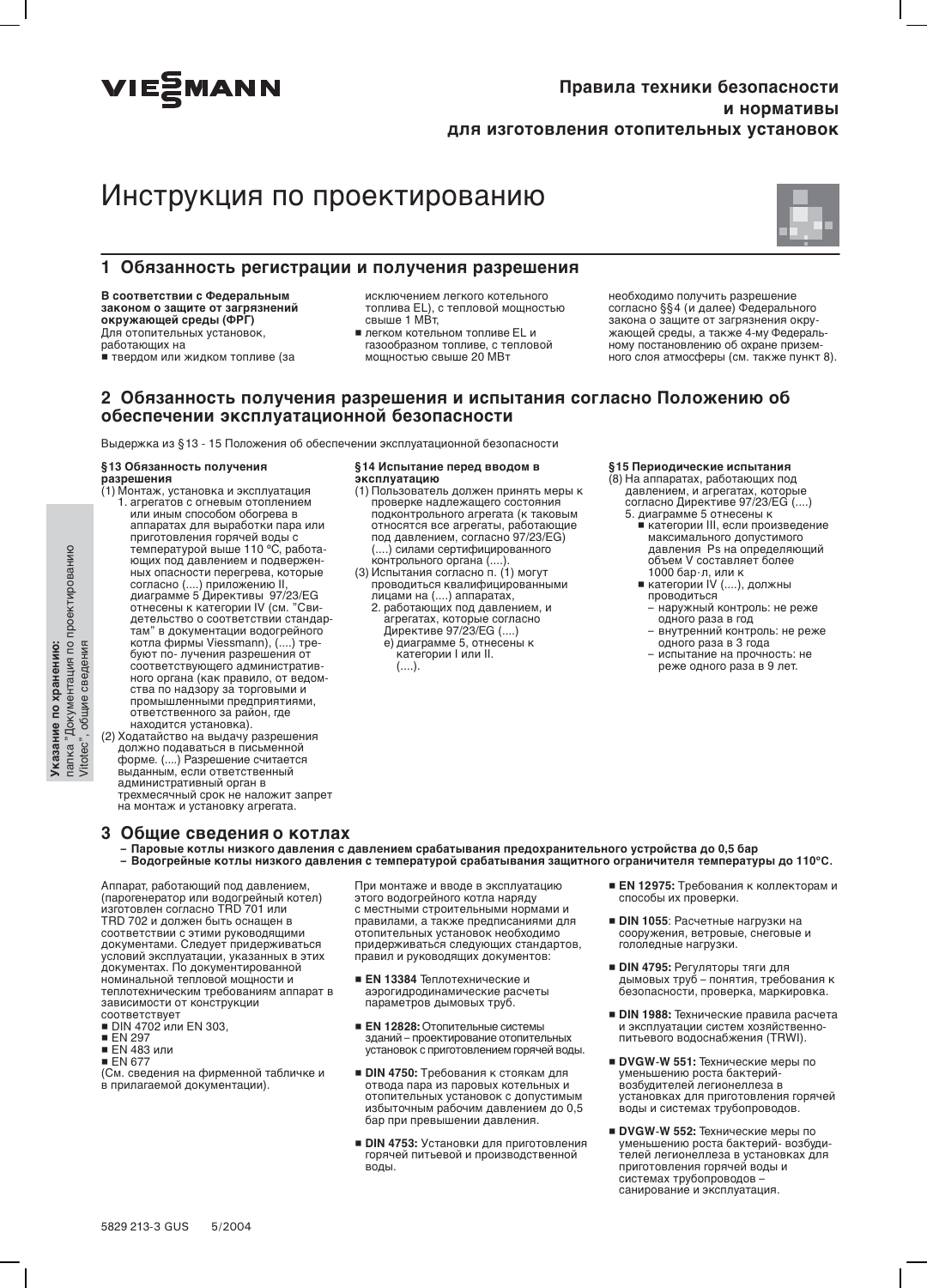# Правила техники безопасности и нормативы

- DVGW-W 553: Расчет параметров циркуляционных систем в централизованных установках приготовления горячей воды.
- DIN 18160-1: Газовыпускные системы (проектирование).

#### 3.1 Жидкотопливные топочные устройства

- **DIN 4755-1: Жидкотопливные топочные** устройства в отопительных установках. Требования техники безопасности.
- DIN 4755-2: Жидкотопливные топочные устройства, системы подачи жидкого котельного топлива, требования техники безопасности, проверка.
- EN 267: Жидкотопливные горелки с поддувом.

#### 3.2 Газовые топочные устройства

- DIN 4788-1: Газовые горелки без поддува.
- **EN 298 Топочные автоматы для газовых** горелок и газовых приборов с поддувом и без поддува.
- EN 676: Газовые горелки с поддувом.

#### 3.3 Конденсатные котлы

■ ATV-DVWK-А 251: Конденсат из конденсатных котлов.

• TRD 721: Предохранительные устройства, защищающие от пре вышения давления предохранительные клапаны.

 $\blacksquare$  DIN 4787-1: Распылительные

100 кг/ч).

• TA-Lärm: Техническая инструкция по защите от шума.

жидкотопливные горелки (расход более

**EN 230: Распылительные жидкотопли-**

нии - устройства для обеспечения

ния, а также времени выдержки.

**• DIN 51603-1: Жидкое топливо:** 

легкое котельное топливо EL, минимальные требования.

вные горелки в моноблочном исполне-

безопасности, контроля и регулирова-

- Дополнительно соблюдать EN 12953 для:
	- паровых котлов низкого давления с давлением срабатывания предохранительного устройства > 0,5
	- и до 1 бар водогрейных котлов низкого давления с температурами срабатывания защитного ограничителя температуры > 110 и до 120 °С.
- TRD 411: Жидкотопливные топочные устройства на паровых котлах (если эти правила могут относиться к данному случаю).
- DIN 4109: Защита от шума в надземных сооружениях.
- VDI 2715: Ограничение шума в системах водяного отопления и системах водяного отопления высокого давления.
- DVGW-TRGI 1986, издание от 1996 г.: Технические правила установки газовой аппаратуры.
- Рабочий лист DVGW G 260/I и II: Технические предписания по свойствам газа.

■ Местные условия сброса сточных

- DVGW VP 112: Знак качества Немецкого общества специалистов по газу и воде (DVGW) для газового оборудования.
- TRD 412: Газовые топочные устройства на паровых котлах (если эти правила могут относиться к данному случаю).
- TRF 1996: Технические предписания по сжиженным газам.
- Руководящие указания Немецкого института строительной техники по выдаче допуска на эксплуатацию газовыпускных систем для низкотемпературных отходящих газов (при использовании газохода).

### 4 Положения и нормативы для холодильных агентов

вод.

- DIN 8975: (EN 378 в стадии проекта) Требования техники безопасности и охраны окружающей среды.
- VBG 20: Правила техники безопасности при работе с холодильными установками, тепловыми насосами и охлаждающими устройствами.

### 5 Газопроводка

Изготовитель обязан выполнить газопроводку в соответствии с техническими условиями подключения газоснабжающей организации. Эксплуатация установки должна производиться в соответствии с вышеназванными условиями.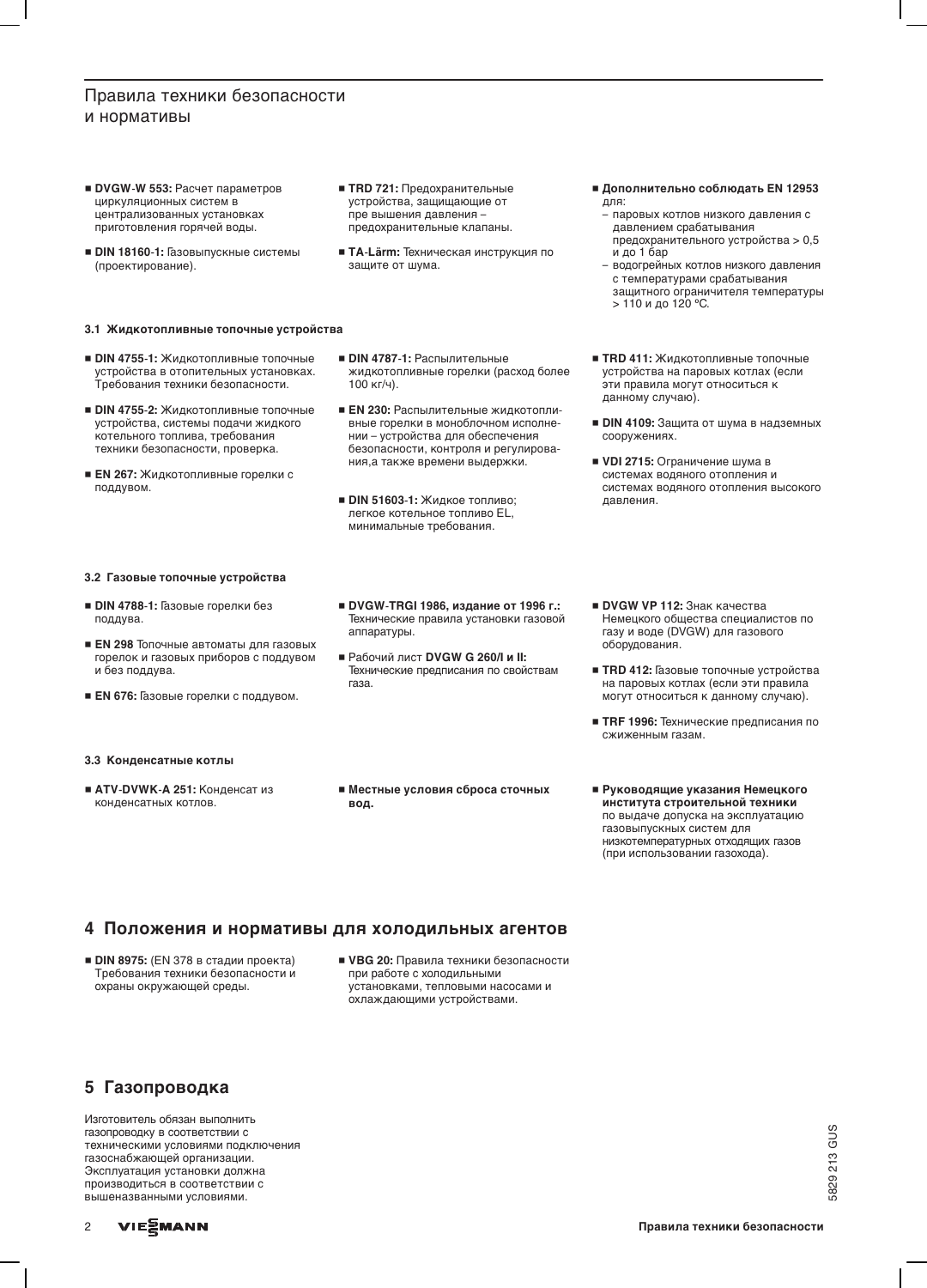# Правила техники безопасности и нормативы

# 6 Электромонтаж

Электрическое подключение и электромонтаж должны выполняться согласно требованиям Союза немецких электротехников (DIN VDE 0100 и DIN VDE 0116) и техническим условиям подключения электроснабжающей организации.

- DIN VDE 0100: Сооружение сильноточных установок с номинальным напряжением до 1000 В.
- DIN VDE 0116: Электрооборудование отопительных установок.
- DIN VDE 0701: Нормативы для ремонта, переоборудования и испытания бывших в употреблении электрических приборов.
- ТАВ: Технические условия подключения к низковольтной сети.

### 7 Положение об экономии энергии

• §11 (2), жидкотопливные и газовые отопительные установки мощностью  $\leq 400$  KBT:

Требование для низкотемпературных или конденсатных котлов, имеющих маркировку СЕ и указанных в свидетельстве о соответствии стандартам как низкотемпературные или конденсатные котлы (согласно Директиве 92/42/EWG), для зданий, годовая потребность которых в первичной энергии не ограничена согласно §3 (1) Положения об экономии энергии.

# 8 Федеральный закон о защите от загрязнения окружающей среды

Отопительные установки должны эксплуатироваться таким образом, чтобы не превышались предельные значения, приведенные в 1-м Федеральном постановлении об охране приземного слоя атмосферы от вредных воздействий или в Техническом руководстве по охране атмосферного воздуха для установок, перечисленных в 4-м Федеральном постановлении об охране приземного слоя атмосферы.

- 1-е Федеральное постановление об охране приземного слоя атмосферы от вредных воздействий, §7 Абзац 2, жидкотопливные и газовые отопительные установки мощностью  $\leq 120$  кВт: Изготовитель обязан документально подтвердить, что в условиях испытания установленных водогрейных котлов и горелок или блоков "водогрейный котел - горелка"
- отходящие газы содержат
- 1. при работе на природном газе
- $NO<sub>x</sub>$  ≤ 80 мг/кВт ч 2. при работе на легком котельном топливе EL  $NO<sub>x</sub> \le 120$  мг/кВт ч.

Абзац 3, жидкотопливные и газовые отопительные установки<br>мощностью > 400 кВт: Изготовитель должен документально подтвердить, что к.п.д. ≥ 91%.

Абзац 4, водогрейные котлы > 1 МВт: Требования абзаца 3 считаются выполненными и в том случае, если к.п.д. котла  $\eta_K \geq 91\%$  (определение по DIN 4702-2).

### 9 Инструкция по эксплуатации

Изготовитель установки должен в соответствии с EN 12828, раздел 5 и EN 12170/12171 составить инструкцию по эксплуатации для всей установки.

### 10 Вода для наполнения и подпитки

- VDI 2035: Предотвращение ущерба от коррозии и образования накипи в системах водяного отопления с нормальными рабочими температурами до 100 °С.
- $\frac{0}{0}$  = Памятка Объединения союзов работников технического

213

5829

надзора 1453: Питательная и котловая вода и пар от парогенераторов.

■ Памятка Объединения союзов работников технического надзора 1466: Вода для наполнения, подпиточная и циркуляционная вода в установках водяного отопления и установках водяного отопления высокого давления с максимальной температурой нагрева выше 100 єС.

■ EN 12953-10: Котлы с большим водяным пространством - требования к качеству питательной и котловой воды.